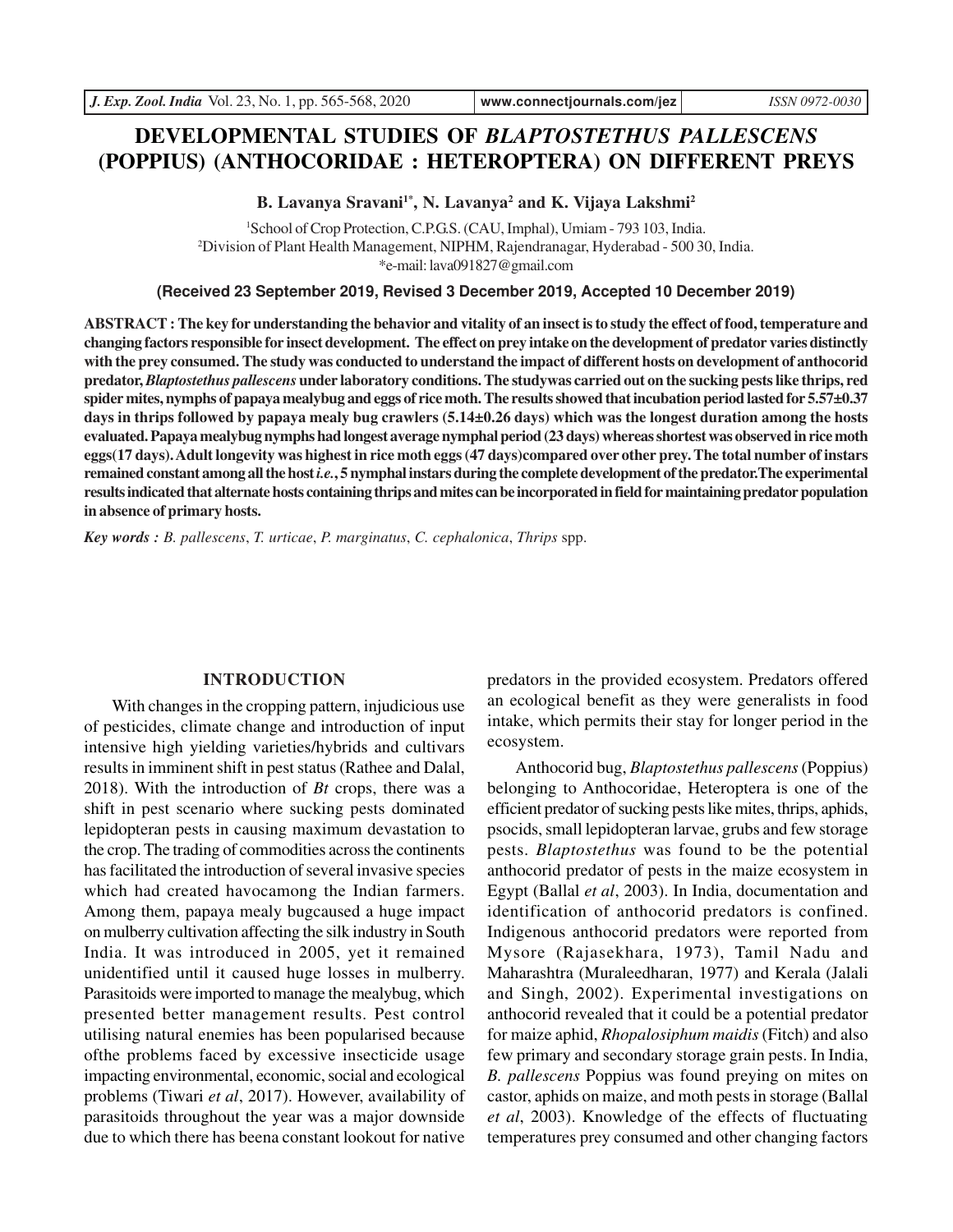encountered during the development of predatory insects, are essential in understanding the vitality of an insect. The developmental studies help in understanding the life cycle of the predator among the hosts. This information helps in selecting the alternate prey resources required for incorporation into ecosystem in the absence of the primary host.

## **MATERIALS AND METHODS**

The study was conducted during 2016-17 at Centre for Biological Control (CBC) laboratory, National Institute of Plant Health Management, Hyderabad. The anthocorid bugnucleus culture wasobtained from NBAIR, Bengaluru which was further mass multiplied in the laboratory on the rice moth eggs employing the technique developed by Ballal *et al* (2003). A wide mouthed jar was taken and moistened tissue was placed at the bottom of jar upon which a layer of cotton was placed. *Corcyra* eggs were sprinkled and fresh beans were providedeveryday for oviposition by the adults. The jar is covered with muslin cloth for aeration. The oviposited beans were collected and placed separately. The newly hatched 24 hr old nymphs were gathered and used for the study. The experiments were carried out at 25±2°C and 80% RH.

The development of anthocorid bug was studied on different preys *viz*., red spider mites, thrips, papaya mealybug nymphs and adults and rice moth eggs under laboratory conditions. The preys were collected from in and around agricultural fields and laboratory (*Corcyra* eggs). The collected preys along with their hosts were placed in a petridish containing one day old hatched nymph or adult at the beginning of the experiment. Subsequently, the preys along with their hosts were changed daily so as to provide enough food for development of anthocorid bug.

Data was recorded on incubation period- once the adults emerged in each experiment were collected and placed in an oviposition box containing a layer of cotton on the bottom and fresh beans for oviposition. And the time taken for hatching is recorded for each prey species; nymphal duration- single nymph was released into each replicated petriplate containing respective hosts with date and time of release recorded. Moulting was identified by the presence ofexuviae in the petriplate. After each moult, the cast skin was removed from petriplate and the time lapse between two moults was recorded. Summation of the individual instar durations gave the total nymphal period. The total number of instars were also observed and recorded for each prey species. Adult longevitynumber of days the adult survived *i.e*., the duration from the last nymphal moult up to death of the adult was recorded on all the preys under experiment. A total of 7 replications were maintained for each experiment. Data was collected onnumber of days and all the observations were subjected to One-way analysis of variance (ANOVA) using statistical analysis software *i.e*., SPSS 21 version.

## **RESULTS AND DISCUSSION**

The observations on the development of *B. pallescens* on different preys obtained are presented in Table 1. Being a paurametabolus insect, anthocorid bug has 3 life stages *viz*., egg, nymph and adult. Adult females laid cylindrical eggs in the epidermal layers of fresh bean pods. The highest incubation period was5.57±0.37 days on thrips followed by 5.14±0.26 days in papaya mealybug nymph, red spider mites (4.86±0.26 days), rice moth UVsterilised eggs (4.43±0.30 days) and the least development was observed in the case ofrice moth UV- sterilised eggs (4.29±0.36 days). Similar results were observed in an experiment conducted by Srikumar *et al* (2017), who found that incubation period of *B. pallescens* in red spider mites was  $4.4\pm0.34$  days.

Nymphs remained translucent during the first instar and later, in second instar developed reddish brown pigmentation. The nymphal period was highly significant amongst the preys provided. However, during the first 2 days of nymphal period, prey consumption was nil. Similar observations were found in experiments of Ballal *et al* (2003), who reported that freshly hatched nymphs preferred to feed on plant sap for the first few days. Papaya mealybug nymph recorded the highest total nymphal period duration (23 days) followed by red spider mite (20.29 days), thrips (20 days), rice moth unsterilized eggs (16.86 days) and lowest total nymphal period was recorded in rice moth UV- sterilized eggs (16.57 days). A study conducted by Srikumar *et al* (2017) reported that total nymphal period in case of red spider mites was 17.1±0.35 days. The present findings were in confirmation with findings of Ballal *et al* (2009), where an extended nymphal period of 21 days was observed in *B. pallescens* when fed on *T. urticae*. First instar period ranged between 4.57±0.20 and 2.29±0.18 days in red spider mites and thrips, respectively. Second instar period was found to be highest in papaya mealybug nymphs  $(5.00\pm0.44$  days) followed by red spider mites  $(4.14\pm0.26$ days) and least was found in rice moth UV- sterilised eggs (2.86±0.14 days).

Third instar period followed the similar trend as 2nd instar where highest period was found in papaya mealybug nymphs (4.57±0.20 days) and least in rice moth UV-sterilised eggs (2.71±0.29 days). Fourth instar period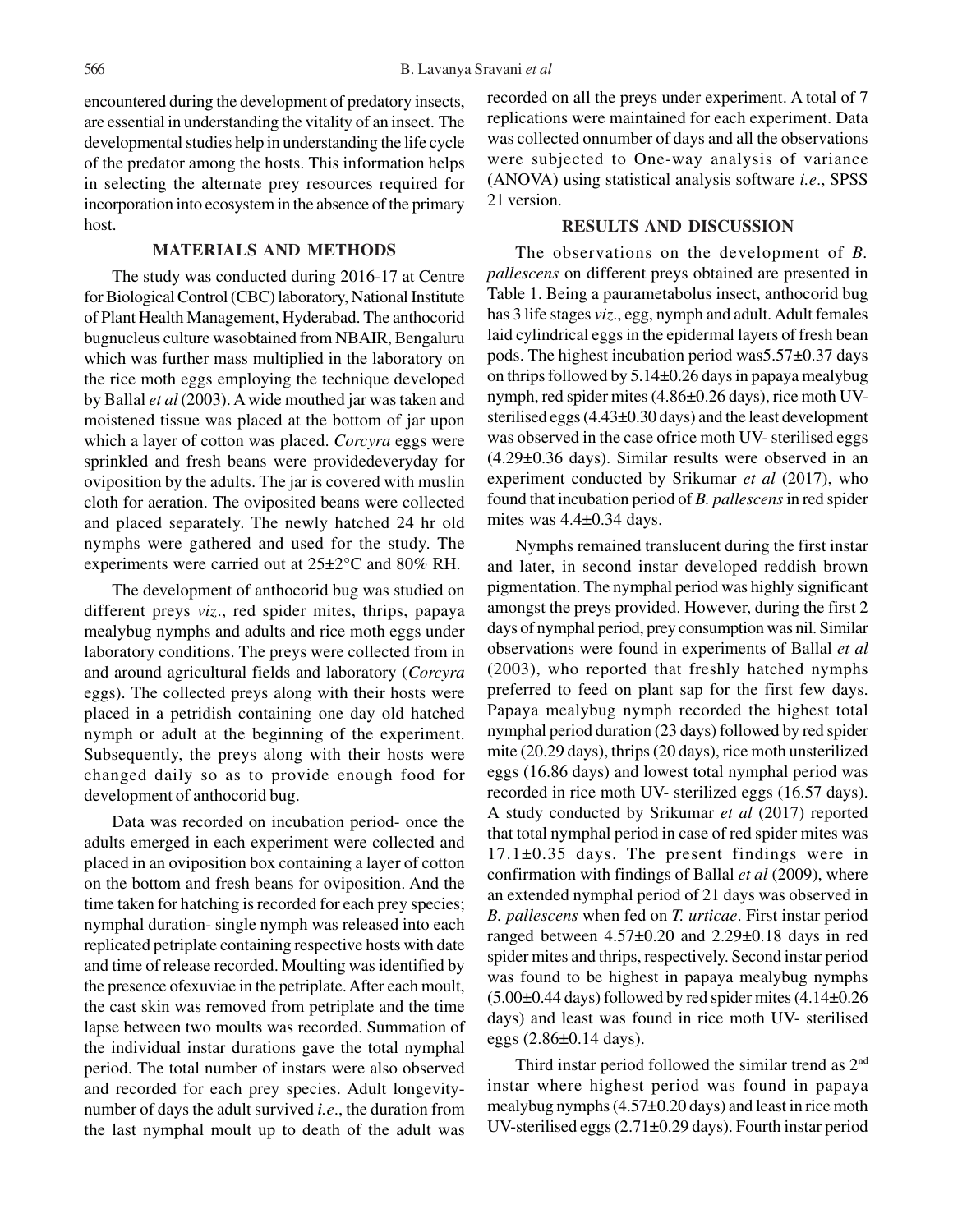|               | <b>Incubation</b><br>period<br>(days)      | Nymphal instar period (Days)             |                                           |                                        |                                           |                                          |                          | <b>Adult</b>                              |
|---------------|--------------------------------------------|------------------------------------------|-------------------------------------------|----------------------------------------|-------------------------------------------|------------------------------------------|--------------------------|-------------------------------------------|
|               |                                            | 1 <sup>st</sup>                          | 2 <sup>nd</sup>                           | 3 <sup>rd</sup>                        | 4 <sup>th</sup>                           | 5 <sup>th</sup>                          | <b>Total</b>             | longevity<br>(days)                       |
| <b>RSM</b>    | $4.86 \pm 0.26$<br>$(2.31)$ <sup>abc</sup> | $4.57 \pm 0.20$<br>$(2.25)^{a}$          | $4.14\pm0.26$<br>$(2.15)^{ab}$            | $2.71 \pm 0.36$<br>$(1.78)^{b}$        | $4.86 \pm 0.26$<br>$(2.31)^{a}$           | $4.00 \pm 0.54$<br>$(2.10)$ <sup>c</sup> | 20.29                    | 18.43±0.43<br>$(4.35)^{b}$                |
| PMB(N)        | $5.14 \pm 0.26$<br>$(2.37)$ <sup>ab</sup>  | $3.29 \pm 0.29$<br>$(1.94)$ <sup>b</sup> | $5.00 \pm 0.44$<br>$(2.33)$ <sup>a</sup>  | $4.57 \pm 0.20$<br>$(2.25)^{a}$        | $4.57 \pm 0.20$<br>$(2.25)$ <sup>a</sup>  | $5.57 \pm 0.48$<br>$(2.45)^{b}$          | 23.00                    | $16.71 \pm 0.18$<br>$(4.15)$ <sup>c</sup> |
| PMB(A)        | $0.00^{\circ}$<br>$(0.71)^d$               | $0.00^{\circ}$<br>$(0.71)^d$             | 0.00<br>$(0.71)^d$                        | 0.00<br>$(0.71)$ <sup>c</sup>          | 0.00<br>$(0.71)^d$                        | 0.00<br>$(0.71)$ <sup>d</sup>            | 0.00                     | 0.00<br>$(0.71)$ <sup>e</sup>             |
| CCE(S)        | $4.29 \pm 0.36$<br>$(2.18)$ <sup>c</sup>   | $4.14\pm0.34$<br>$(2.15)^{a}$            | $2.86 \pm 0.14$<br>$(1.83)$ <sup>c</sup>  | $2.71 \pm 0.29$<br>$(1.78)^{b}$        | $2.71 \pm 0.42$<br>$(1.77)$ °             | $4.14\pm0.34$<br>$(2.15)$ <sup>c</sup>   | 16.57                    | $47.00 \pm 0.58$<br>$(6.89)$ <sup>a</sup> |
| $CCE$ (US)    | $4.43 \pm 0.30$<br>$(2.21)^{bc}$           | $4.14\pm0.34$<br>$(2.15)^{a}$            | $3.00 \pm 0.44$<br>$(1.85)$ <sup>c</sup>  | $2.71 \pm 0.29$<br>$(1.78)^{b}$        | $3.00 \pm 0.22$<br>$(1.87)$ <sup>bc</sup> | $4.00 \pm 0.22$<br>$(2.12)$ <sup>c</sup> | 16.86                    | $47.00 \pm 0.44$<br>$(6.89)^{a}$          |
| <b>THRIPS</b> | $5.57 \pm 0.37$<br>$(2.46)$ <sup>a</sup>   | $2.29 \pm 0.18$<br>$(1.66)$ <sup>c</sup> | $3.27 \pm 0.36$<br>$(1.93)$ <sup>bc</sup> | $3.14\pm0.26$<br>$(1.90)$ <sup>b</sup> | $3.71 \pm 0.18$<br>$(2.05)^{b}$           | $7.57 \pm 0.20$<br>$(2.84)$ <sup>a</sup> | 20.00                    | 14.14±0.34<br>$(3.83)^d$                  |
| <b>SEm</b>    | 0.286                                      | 0.254                                    | 0.316                                     | 0.259                                  | 0.247                                     | 0.347                                    | $\overline{\phantom{a}}$ | 0.378                                     |
| $CD(p=0.05)$  | 0.823                                      | 0.732                                    | 0.910                                     | 0.745                                  | 0.713                                     | 0.998                                    |                          | 1.088                                     |

**Table 1 :** Development of *Blaptostethus pallescens* on different preys.

One-way ANOVA, p≤0.05, Tukey's HSD.

\*The data provided in parenthesis are square root transformed average of 7 replications. Different letters after mean values indicate significant difference among treatments.

was observed to be  $4.86\pm0.26$  days in red spider mites followed by papaya mealybug nymph  $(4.57\pm0.20 \text{ days})$ and the lowest was noted in rice moth UV-sterilised eggs  $(2.71\pm0.42$  days). Fifth instar period lasted for  $7.57\pm0.20$ daysin thrips which was the highest nymphal period followed by papaya mealybug nymph  $(5.57\pm0.48 \text{ days})$ and lowest nymphal period in the 5<sup>th</sup> instar was noted in red spider mites (4.00±0.54 days) and rice moth unsterilized eggs  $(4.00\pm0.22 \text{ days})$ . Tawfik and El-Husseini (1971) reared *B. pallescens* on few lepidopteran larvae, aphids and mites and noticed that the nymphs were unable to moult when they fed on aphids or plant sap.As the experiment was conducted in laboratory conditions, least mortality of nymphs was observed. However, Temperatures higher than 30°C would cause huge mortality of eggs and nymphs in the development of *B. pallescens* (Kaur and Kaur, 2018).

Adults were reddish blackish in colour. There was a prominent dent on the scutellum of the adults. Male were slightly smaller than female and had asymmetrical posterior segments in abdomen. Adult longevity was observed to be highest in case of rice moth UV-sterilised and unsterilized eggs  $(47.00\pm0.44 \text{ days})$ , which were statistically on par amongst each other followed by red spider mites (18.43±0.43 days) and the lowest adult period was observed in thrips (14.14±0.34 days). When fed on mites and aphids in laboratory conditions, the longevity of adult *B. pallescens* was only 21 days, while it could live for even up to 2 months on *C. cephalonica* eggs

(Ballal *et al*, 2003). However, during the investigation it was noticed that development on papaya mealybug adults was restricted or reduced. Apart from prey, the development in case of *B. pallescens* would also depend on temperature (Kaur and Kaur, 2018). Their study showed that development of eggs, nymphs and reproduction rate of *B. pallescens* is optimal at 25 and 30°C and could be used in developing release technology in suitable climatic conditions. The longest adult longevity and nymphal duration helps in higher consumption of prey per day. Even though, anthocorid bugs had higher nymphal period in case of papaya mealybug, its availability is restricted only to few hosts and moreover in field conditions, *Corcyra* eggs availability will be a constraint. But *Corcyra* eggs can be ideal for mass culturing as they have shorter nymphal period and higher adult longevity, which is a primary requisite for mass multiplication. Therefore, red spider mites and thrips can be provided as prey on alternate hosts, when primary hosts are not available. Further studies can be carried out on preference of prey in the presence of other predators or parasitoids and the effects of abiotic factors on the development of the anthocorid bug.

### **ACKNOWLEDGEMENTS**

Director, Plant Health Division is duly acknowledged for providing infrastructure for conducting the experiment. We are grateful to NBAIR for providing the initial nucleus culture for the research.